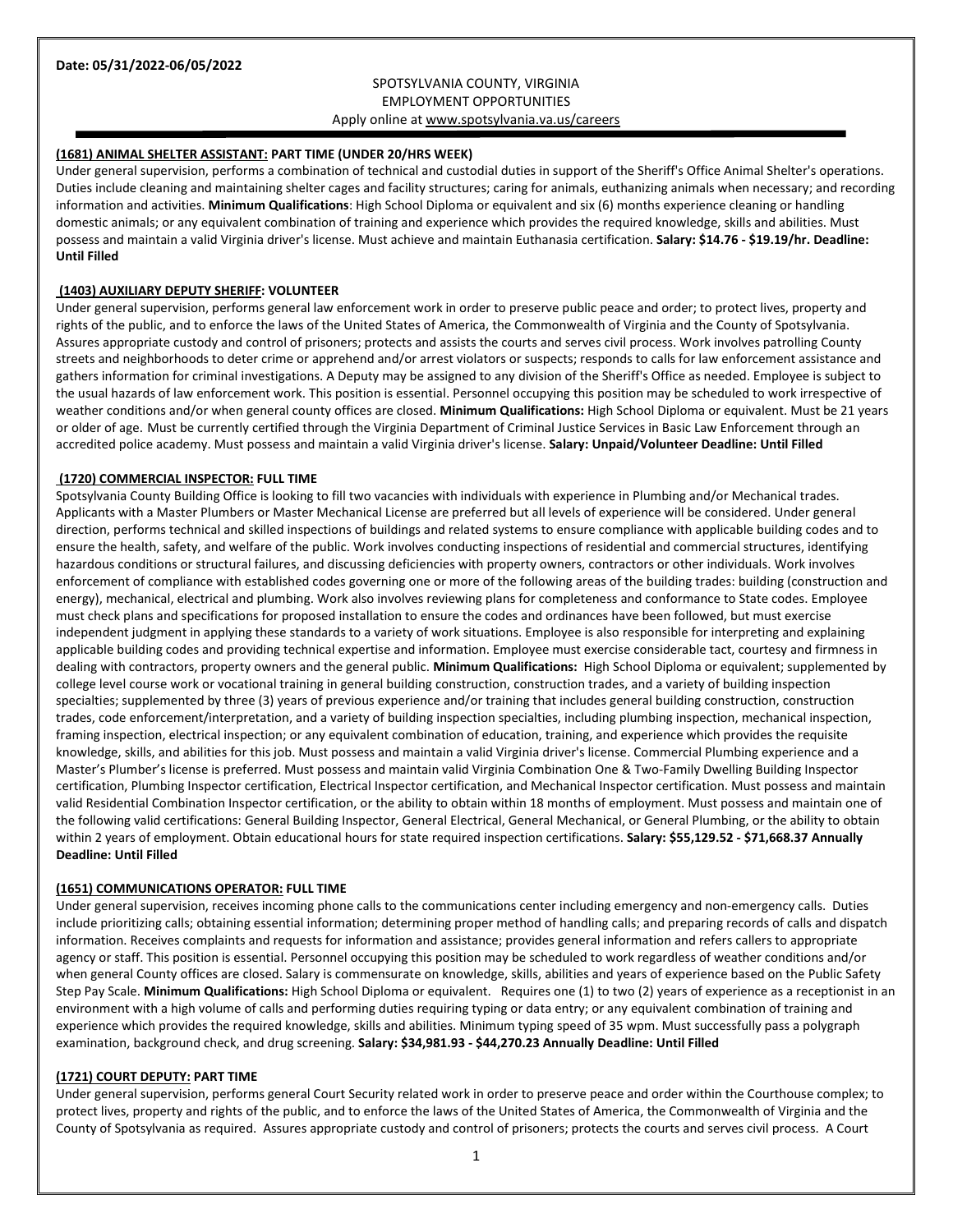Deputy will be assigned to the Court Division of the Sheriff's Office. Employee is subject to the usual hazards of law enforcement work. This position is essential. Personnel occupying this position may be scheduled to work irrespective of weather conditions and/or when general County offices are closed. Salary is commensurate on knowledge, skills, abilities and years of experience based on the Public Safety Step Pay Scale. **Minimum Qualifications:** High School Diploma or equivalent. Must be 21 years or older of age. Must possess and maintain a valid Virginia driver's license. Must have certification for The Virginia Department of Criminal Justice Services Court / Civil Law process officer. **Salary: \$22.05 Hourly Deadline: Until Filled**

## **(1770) DSS IT/SECURITY SUPERVISOR: FULL TIME**

Under limited supervision, the DSS IT/Security Supervisor's role is to oversee all DSS IT/Security Officer staff and ensure that end users are receiving the appropriate assistance. This includes the responsibility of managing all procedures related to identification, prioritization and resolution of incidents, including the monitoring, tracking and coordination of Service Desk functions. The DSS IT/Security Supervisor is also responsible for planning, designing, and analyzing the organization's service desk according to best practices, while ensuring high levels of customer service quality and availability. This individual will develop, implement, and oversee policies and procedures to ensure consistent service levels and quick resolutions. The DSS IT/Security Supervisor is also responsible for staffing capacity planning, service process design, performance analysis, and developing proactive resolution plans. They will also contribute to escalated problem resolution by giving in-person, hands-on support to end users when necessary. The DSS IT Security Supervisor is also responsible for performing Application Life Cycle Management, which includes IT/Security related project management including the implementation of vender-supplied applications from the planning and implementation phases and ongoing in operation application support using standard project management techniques; develops, executes, and supports the complete application life cycle. Works with all areas of Information Services and Security, to include audits; as well as department management and vendors. This position is essential. Personnel occupying this position may be scheduled to work regardless of weather conditions and/or when general County offices are closed. **Minimum Qualifications:** Associate Degree in Computer Science, or a related field, and five (5) years or more of relevant IT experience; or any equivalent combination of training, industry certifications and experience which provides the required skills, knowledge and abilities. Possession of a valid driver's license issued by the Commonwealth of Virginia. Certifications including the following: A+, Microsoft Technology Associate, ITIL Foundation, ITIL Intermediate, ITIL Experts, MS Active Directory, Networking Basics, MSCE- Desktop Infrastructure, CCNA. Project Management Training is required. **Salary: \$55,129.52 - \$71,668.37 Annually Deadline: Until Filled**

## **(1809) ENVIRONMENTAL PLAN REVIEWER I: FULL TIME**

Under general supervision, performs technical work within the Environmental Codes Division to ensure compliance with applicable design standards, codes, and regulations that relate to Erosion and Sediment Control, Stormwater Management, and the Chesapeake Bay Preservation Act. Employee must provide status updates and plan review information to contractors, architects, engineers, and the general public; must be able to communicate with tact, courtesy, and professionalism. Employee must be willing to take the initiative and practice independent judgement while performing their daily job duties. **Minimum Qualifications:** Associates Degree in Civil or Environmental Engineering, Biology, or a related field; supplemented by one (1) to two (2) years of experience in environmental plan review or any equivalent combination of training and experience which provides the required knowledge, skill, and abilities. Must possess and maintain a valid Commonwealth of Virginia driver's license. Must possess or have the ability to obtain within one (1) year of hire and maintain valid certifications from Virginia DEQ for Plan Reviewer in Erosion and Sediment Control, and Stormwater Management. **Salary: \$45,355.19 - \$58,961.75 Annually Deadline: Until Filled**

# **(1803) ENVIRONMENTAL SPECIALIST I: FULL TIME (INTERNAL)**

Under general supervision, performs technical work assisting and reviewing site improvements for the Code Compliance Department. Work involves providing field assistance, reviewing site development plans, best management practices, and water dependent facility plans for compliance with County regulations that relate to Chesapeake Bay flood plains, erosion control, storm water management and performing followup inspections. Work also involves verifying and determining resource protection areas. Employee is also responsible for making determinations on water dependent proposals, Chesapeake Bay Preservation Act, stormwater management, and erosion and sediment control issues. Employee must exercise considerable initiative and independent judgment in performing duties. Employee must also exercise tact, courtesy, firmness and professionalism in contact with the general public and contractors. **Minimum Qualifications:** Associates Degree in Civil or Environmental Engineering, Landscape Architecture, Biology, or a related field, and one (1) to two (2) years of experience with wetlands, stormwater management, CBPA issues, erosion and sediment control, or any equivalent combination of training and experience which provides the required skills, knowledge and abilities. Must possess a valid driver's license issued by the Commonwealth of Virginia. Virginia ESC and/or SWM Plan Reviewer or Inspector Certification preferred or have work related experience. Must have or be able to obtain dual plan reviewer and inspector certifications for stormwater management and erosion and sediment control within 18 months. **Salary: \$47,622.95 - \$61,909.84 Annually Deadline: 06/04/2022**

# **(1736) EROSION & SEDIMENT CONTROL INSPECTOR: FULL TIME**

Under general supervision, performs technical work inspecting local construction projects to ensure compliance with County and State codes and regulations regarding erosion control and storm water maintenance under direction of the Deputy of Environmental Code. Work includes inspecting construction projects to ensure that materials and methods meet County, State and Federal specifications; and investigating construction activities and recommending changes when necessary. Employee is also responsible for preparing a variety of reports on construction projects. Employee must exercise initiative and independent judgment in performing inspections. Employee must also exercise considerable tact, courtesy, firmness and professionalism in frequent contact with property owners, developers, contractors and the general public. **Minimum Qualifications:** High School Diploma or equivalent, and one (1) to two (2) years of experience in the construction site inspections; or any equivalent combination of training and experience which provide the required skills, knowledge and abilities. State DEQ Erosion and Sediment Inspector certification preferred or must be obtained within one (1) year of employment. Possession of a valid driver's license issued by the Commonwealth of Virginia. **Salary: \$45,355.19 - \$58,961.75 Annually Deadline: Until Filled**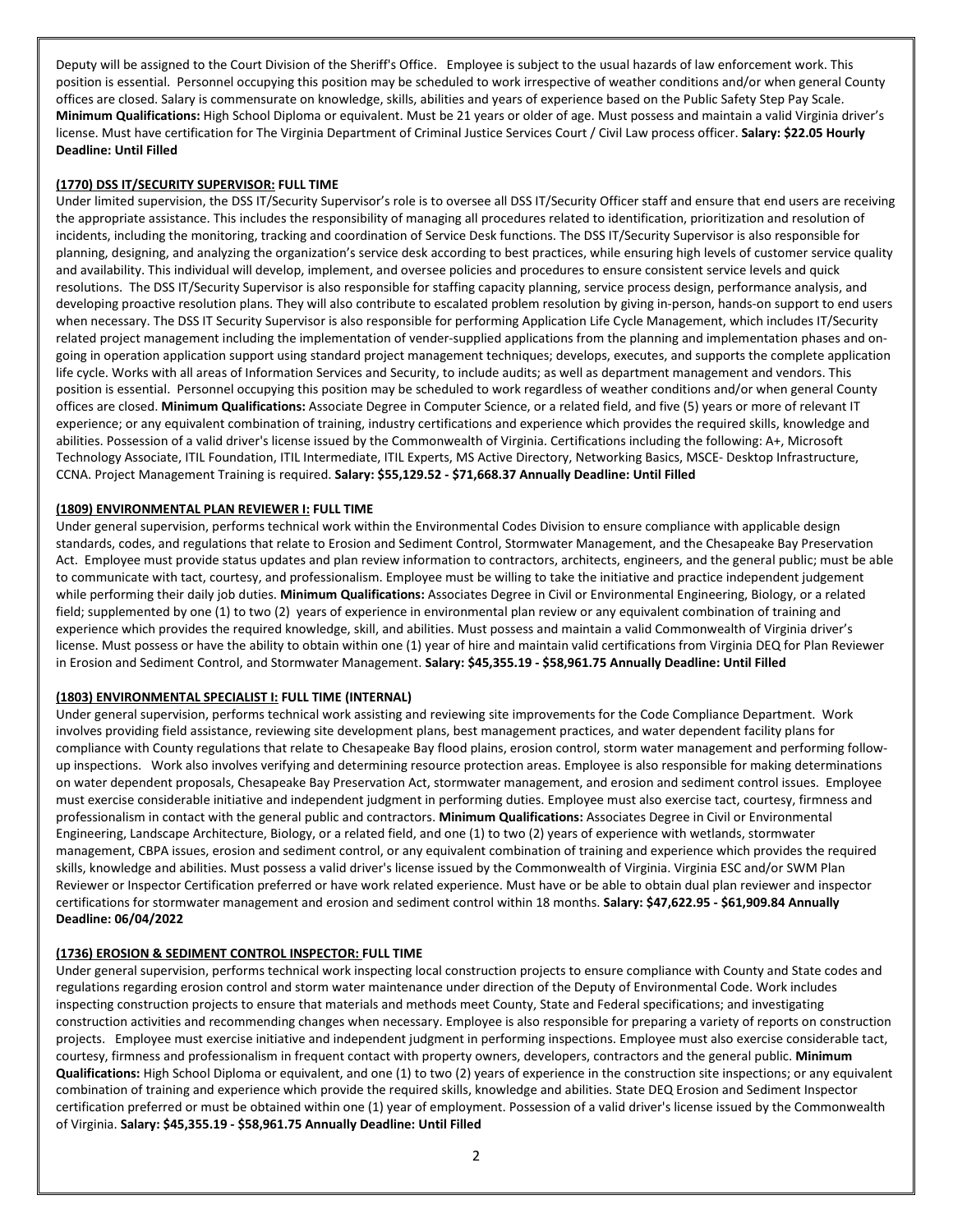## **(1807) FAMILY SERVICE WORKER III – CPS: FULL TIME**

Under limited supervision, performs social work and case management in the provision of social services for individuals in need of assistance. Employee is responsible for investigating allegations of abuse or exploitation of elderly/disabled adults, investigating cases of suspected child abuse/neglect with lead role responsibilities in cases involving criminal abuse/neglect or sexual abuse, assisting clients in achieving self-sufficiency, or implementing activities associated with other social services. Work involves performing case management, providing crisis intervention and/or counseling, assessing client needs, coordinating provision of needed services, and maintaining case records. Work may regularly involve two or more program areas. This position is essential. Personnel occupying this position may be scheduled to work regardless of weather conditions and/or when general County offices are closed. If chosen for this position, the employee will be required to be part of an on-call rotation that includes evenings, weekends, overnight visits, and holiday hours that may require immediate response into the field. **Minimum Qualifications:** Bachelor's Degree in Social Services, Sociology, Human Services, Psychology, or closely related field and a minimum of three (3) years of appropriate and related experience in a Human Services area to include relevant, direct experience in two (2) or more service areas of social services work; or any equivalent combination of education, training, and experience which provides the requisite knowledge, skills, and abilities for this job. A Master's degree in a related field may be substituted for one year of the required experience. Must possess and maintain a valid Virginia driver's license. **Salary: \$57,885.99 - \$75,251.79 Annually Deadline: 06/02/2022**

## **(1778) FARMER'S MARKET ASSISTANT MANAGER: PART TIME (UNDER 20/HRS. WEEK)**

Under limited supervision, employee is primarily responsible for supporting the management of the Spotsylvania County Farmers' Market (SCFM) at assigned locations. Responsibilities include efficiently and effectively operating the market, coordinating SCFM social media presence, and maintaining vendor and customer relations. **Minimum Qualifications:** High School Diploma or equivalent with a background in customer service and good written and verbal communication skills; basic computer skills with Microsoft Office software (Word, Excel, Power Point) and basic accounting abilities are required; or any equivalent combination of education, training, and experience which provides the requisite knowledge, skills, and abilities for this job. Experience with social media is preferred. Experience with Farmers' Markets is preferred. **Salary: \$12.85 Hourly Deadline: 06/27/2022**

### **(1672) FINANCIAL SYSTEM ANALYST: FULL TIME**

The Financial System Analyst is responsible for assisting and providing backup support to the Financial Systems Administrator in the technical and administrative oversight of the County's Financial Management System. Work involves supporting the technical design, development and maintenance of the System, including conversions, interfaces, upgrades and enhancements; training and associated administrative work in the development of standards, procedures, policies, and structures. Work is performed under the general direction of the Financial System Administrator. **Minimum Qualifications:** Any combination of education and experience equivalent to an Associate's degree in Finance, Accounting, Business Administration, Information Systems/Technology or related field; dual finance and IT education a plus. Experience in a programing language preferred; VBScript experience a plus. Understanding of basic database structure. Experience in report writing software to include database development, report creation and system maintenance; IBM Cognos Analytics 11 experience a plus. Advanced Microsoft Excel experience preferred; SQL Server Management Studio(SSMS) experience a plus. Experience creating functional and technical documentation. Must possess a valid driver's license. **Salary: \$60,780.29 - \$79,014.38 Deadline: Until Filled**

### **(1677) GATE ATTENDANT: PART TIME**

Under general supervision, performs a variety of tasks in support of the Public Works Department. Work involves monitoring the recycling and disposal of residential waste, along with maintenance of buildings. Employee is also responsible for ensuring that users comply with the rules and regulations of the facility set forth by the Operations Manager. **Minimum Qualifications:** Some experience performing custodial related work or any equivalent combination of training and experience which provides the required knowledge, skills and abilities. **Salary: \$12.00 - \$15.03/hr. Deadline: Until Filled**

# **(1797) GIS TECHNICIAN: FULL TIME**

Under general supervision, the purpose of the position is to maintain and update maps, records and associated data for the County GIS System. Employees in this classification perform administrative and technical support work. Duties also include assisting with special GIS projects. Performs related work as directed. This position is essential. Personnel occupying this position may be scheduled to work regardless of weather condition and/ or when general county offices are closed. **Minimum Qualifications:** Associate's Degree with course work emphasis in Geography or Computer Applications; supplemented by three (3) to five (5) years previous experience and/or training in data entry, CAD and GIS, and mapping; or an equivalent combination of education, training, and experience. **Salary: \$41,138.50 - \$53,480.04 Annually Deadline: Until Filled**

# **(1743) HEAVY EQUIPMENT MECHANIC/WELDER: FULL TIME**

Under general supervision, establishes and maintains a program for preventive maintenance, repair, or rebuild of department vehicles, and heavy equipment while minimizing costs and downtime. Work involves inspecting trucks/equipment, diagnosing mechanical problems and identifying extent of damage, recommending repair or replacement of equipment, performing automotive/mechanical repair/maintenance work, rebuilding components, performing welding/fabrication work, and driving/operating trucks and heavy equipment. Employee is also responsible for monitoring costs associated with repair/maintenance work, maintaining inventory of parts, and maintaining maintenance records. This position is essential. Personnel occupying this position may be scheduled to work irrespective of weather conditions and/or when general county offices are closed. **Minimum Qualifications:** Vocational/Technical degree with training emphasis in mechanics, automotive/mechanical repair/maintenance, welding, and heavy equipment operation; supplemented by a minimum of three (3) years of previous experience as a supervisory mechanic on heavy equipment and trucks, and/or training that includes mechanics or automotive/mechanical maintenance, automotive/mechanical diagnostics,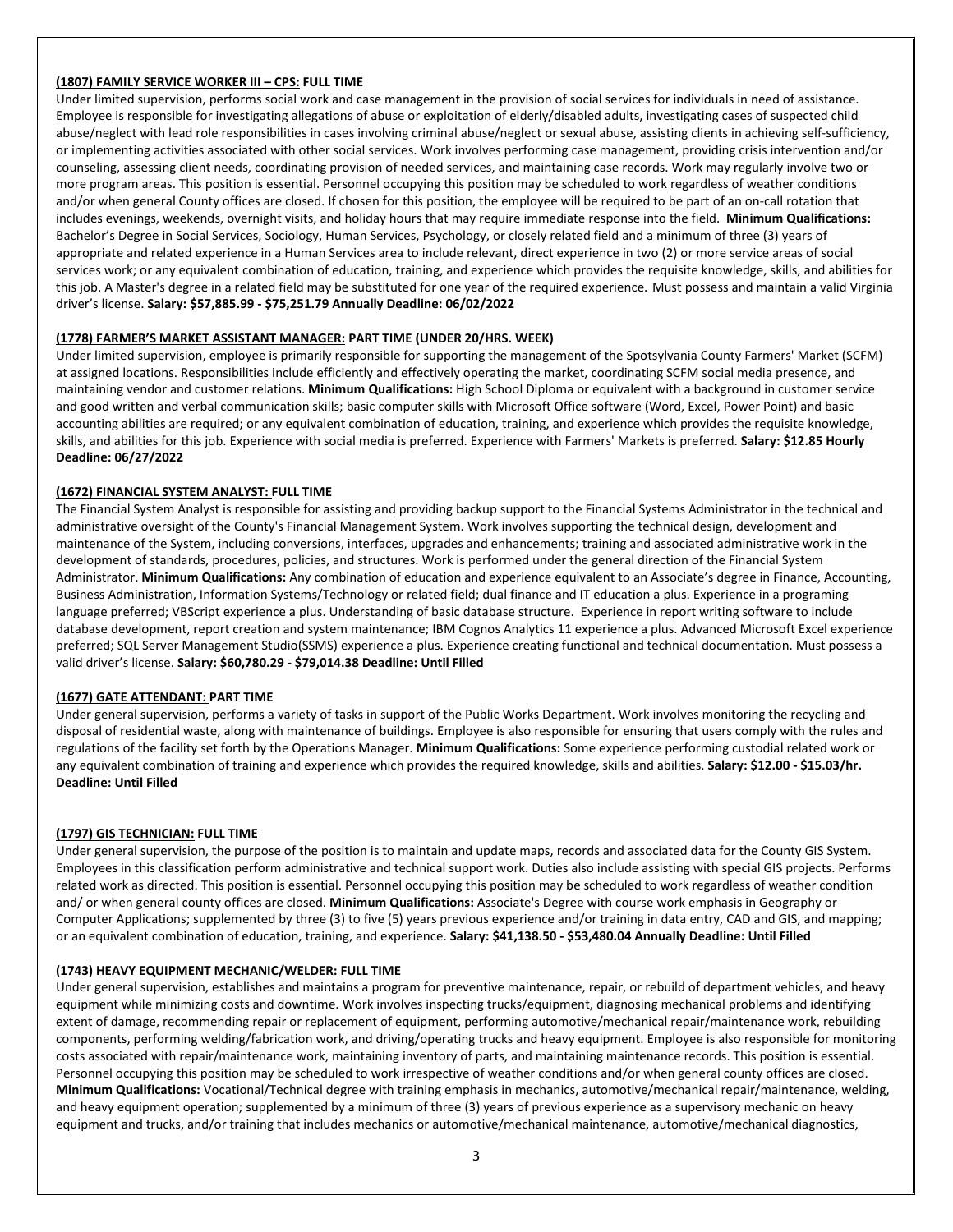rebuilding of automotive/mechanical systems, welding/fabrication, and heavy equipment operation; or any equivalent combination of education, training, and experience which provides the requisite knowledge, skills, and abilities for this job. Must possess and maintain at minimum a valid Virginia Commercial Driver's License (CDL) Class B including appropriate endorsement(s). ASE Certification as a Master Medium/Heavy Vehicle Technician is preferred. ASE Certification in Refrigerant Recovery is also preferred. **Salary: \$45,355.19 - \$72,568.31 Annually Deadline: Until Filled**

### **(1781) HEAVY EQUIPMENT OPERATOR I: FULL TIME**

Under general supervision, performs specialized skilled work in the operation of one or more types of motorized heavy equipment used in the composting process for the Utilities/Public Works Department. Work involves operating such heavy equipment as tractors, loaders, trommel screens, grinders, dump trucks and road tractors to create and distribute Livingston's Blend Compost. Employee is responsible for operating equipment with considerable skill, precision and constant attention to safety of operation in order to prevent accidents. Employee is also responsible for performing minor preventive maintenance on equipment. Employee must exercise some independent judgment in the performance of assigned tasks. This position is essential. Personnel occupying this position may be scheduled to work irrespective of weather conditions and/or when general County offices are closed. **Minimum Qualifications:** High School Diploma or equivalent and three (3) to five (5) years of experience in operating heavy equipment; experience in the operation of heavy motorized equipment; or any equivalent combination of training and experience which provides the required skills, knowledge and abilities. Must have a valid Class B Virginia Commercial Driver's License or obtain within six (6) months of date of hire. Participation in County sponsored safety training to include First Aid and CPR/AED Certification. Attendance of OSHA required annual training is a condition of continued employment. Must conform to OSHA regulations that may require removal of some facial hair and obtain a baseline hearing test. Maintaining certification and licensing is a condition of continued employment. **Salary: \$39,179.52 - \$50,933.37 Annually Deadline: 06/30/2022**

## **(1784) IT SUPPORT SPECIALIST I: FULL TIME**

Under limited supervision, IT Support Specialist 1 (ITSS1) performs technical work for the Information Services Department. Under general supervision, an ITSS1 provides technical support to customers ensuring proper setup and maintenance of the County's Information Technology (IT) resources including: hardware, software applications and data storage. An ITSS1 troubleshoots and provides first-line diagnosis for all IT platforms. ITSS1's works primarily as a service desk team member. From the Service Desk, they resolve the County Staff's technology related issues over the phone, by remote entry into their computer or in person as required. ITSS1's perform related work as required. As a regular duty, ITSS1's provide technical services and assistance to information system users. Work involves operating the County's computer systems, printing, performing backups, responding to system messages, implementing technology solutions, requesting quotes from vendors and creating purchase orders. Work also involves assisting users in the operation of personal computers, communications devices and the County's computer system. An ITSS1 is also responsible for installing computer hardware, applications and related software, peripheral equipment and computer options, performs minor repairs to printers and sets up cellular devices. Employee must exercise tact and courtesy in frequent contact with system users, employ initiative and use judgment in completing tasks. ITSS1's are assigned to the Information Services Operations Section. ITSS1's report to the IT- Service Desk Supervisor. This position is essential. Personnel occupying this position may be scheduled to work regardless of weather conditions or other occasions when general county offices are closed. **Minimum Qualifications:** College or Technical School coursework in Computer Science, or a related field. At least 1 to 3 years of personal computer and computer systems experience. Possession of a valid driver's license. Participation as a team member on projects requiring the delivery of services and equipment. Desired Certifications include A+, ITIL Foundation, Microsoft Technology Associate, Microsoft Active Directory. **Salary: \$37,313.83 - \$48,507.98 Annually Deadline: 06/04/2022**

### **(1640) LABORER: PART TIME**

Under general supervision, performs semi-skilled labor for operations of the Utilities Public/Works Department and Parks and Recreation. Work involves litter pickup, general landscape duties, operating light machinery and using hand tools, etc. Employee must exercise some independent judgment and initiative in ensuring proper completion of assigned tasks. **Minimum Qualifications:** High School Diploma or equivalent is preferred but not required. Possession of a valid driver's license issued by the Commonwealth of Virginia is preferred. Employee must be able to read and communicate verbally. Employee in this position is required to wear safety shoes and uniform provided by the County. Pre-employment drug test will be required. May be required to work weekends, holidays, and during inclement weather. **Salary: \$11.01 - \$14.32/hr. Deadline: Until Filled**

### **(1734) LIFEGUARD: SEASONAL**

Under general supervision, responsibility is to guard the swimming pool to save lives and prevent accidents. Also responsible for the maintenance and cleaning of the pool and its surroundings. Reports to Special Events Coordinator. **Minimum Qualifications:** Extensive experience in pool operations and equipment; experience and training which provides the required knowledge, skills, and abilities. Must be 15 years of age or older. Certification in American Red Cross or YMCA Lifeguard Training, CPR/PR, and First Aid. Maintains current Lifeguard, CPR, and First Aid certifications. **Salary: \$13.00 Hourly Deadline: Until Filled**

# **(1759) MAINTENANCE WORKER – CUSTODIAL: PART TIME**

Under limited supervision, performs a variety of custodial duties in the care and maintenance of County buildings, grounds and facilities. Work may involve routine custodial functions such as sweeping, mopping, washing walls and fixtures, etc., and performing physically strenuous activities such as mowing, pruning trees, moving furniture, minor equipment repair, heavy floor stripping, and operating waxing and buffing equipment. Duties fluctuate slightly within the job title according to assignment and specific needs of area of assignment. Employee must exercise some independent judgment in completion of assigned tasks. Personnel occupying this position may be scheduled to work irrespective of weather conditions and/or when general County offices are closed. **Minimum Qualifications:** High School Diploma or equivalent and one (1) to two (2) years of experience in labor-intensive maintenance work; or any combination of training and experience which provides the required skills, knowledge and abilities. Must possess a valid driver's license issued by the Commonwealth of Virginia. Employees in this position are required to wear safety shoes for some departments. **Salary: \$14.06 - \$18.27 Hourly Annually Deadline: Until Filled**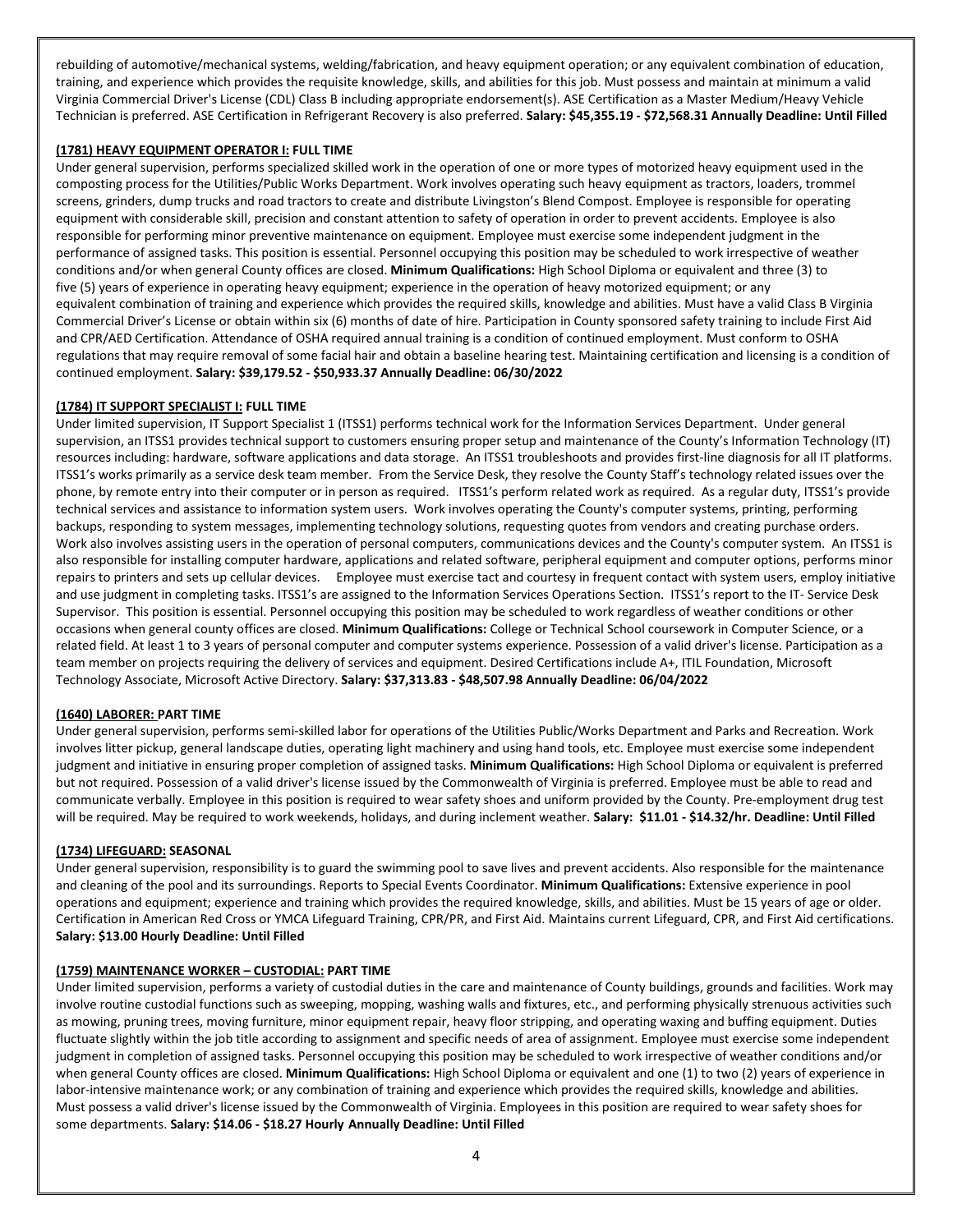# **(1787) MAINTENANCE TECHNICIAN I – FACILITIES: FULL TIME**

Under general supervision, performs lead worker, skilled work in the maintenance and repair of County facilities. Work involves applying drywall, painting, cement work, moving furniture and equipment maintenance and repair. Employee is also responsible for maintaining inventory records. Employee must exercise independent judgment in completing assigned tasks. This position is essential. Personnel occupying this position may be scheduled to work irrespective of weather conditions and/or when general county offices are closed. **Minimum Qualifications:** High School Diploma or equivalent, and two (2) to three (3) years of experience in maintenance work; or any equivalent combination of training and experience which provides the required skills, knowledge and abilities. Must possess a valid driver's license issued by the Commonwealth of Virginia. Valid Adult CPR/AED Certification, First Aid Certification. Must complete FEMA ICS 100 and 700 level courses (or proof of completed courses). Employee in position is required to wear safety shoes. **Salary: \$32,233.09 - \$41,903.01 Annually Deadline: Until Filled**

## **(1717) PARK ATTENDANT: SEASONAL**

Under general supervision, performs semi-skilled and unskilled work in the maintenance and construction needs of the County Parks and Recreation Department. Work involves performing a variety of labor-intense tasks such as maintaining parks and athletic fields and repairing equipment and recreational facilities. **Minimum Qualifications:** Some experience in grounds maintenance required. Possession of valid driver's license issued by the Commonwealth of Virginia. **Salary: \$12.50 Hourly Deadline: Until Filled**

## **(1718) PARK LABORER: SEASONAL PART-TIME**

Under general supervision, performs semi-skilled labor for operations of the Parks & Recreation Department. Work involves litter pickup, general landscape duties, operating light machinery and using hand tools, etc. Employee must exercise some independent judgment and initiative in ensuring proper completion of assigned tasks. **Minimum Qualifications:** High School Diploma or equivalent is preferred but not required. Possession of a valid driver's license issued by the Commonwealth of Virginia is preferred. Employee must be able to read and communicate verbally. Employee in this position is required to wear safety shoes and uniform provided by the County. Pre-employment drug test will be required (Utilities and Public Works only). May be required to work weekends, holidays, and during inclement weather. **Salary: \$15.00 Hourly Deadline: Until Filled**

### **(1745) PLANNER I: FULL TIME**

Under general supervision, performs professional planning and land development review work for the County's Planning Department. Reviews special use, subdivision and other development proposals to ensure compliance with County codes and the Comprehensive Plan. Assists in updates to the Comprehensive Plan and its implementation. Serves as a team member in work teams engaged in planning projects and or plan reviews. Reviews and analyzes land development requests; interprets and applies relevant ordinances, standards, Code, plans and policies; and presents findings and recommendations to the Planning Commission and the Board of Supervisors. Reports to the Director of Planning, Assistant Director of Planning or Planning Manager. **Minimum Qualifications:** Bachelor's Degree in Urban Planning, or a closely related field and a minimum of one (1) year of professional level planning experience; or any equivalent combination of training and experience which provides the required knowledge, skills and abilities. **Salary: \$50,004.10 - \$65,005.33 Annually Deadline: Until Filled**

### **(1772) PROGRAM ASSISTANT – FLEET MAINTENANCE: PART TIME**

Under general supervision, performs administrative work involving the maintenance of a variety of records files for the Sheriff's Department to include but not limited to Virginia State Law, DCJS and VLEPSC. Position is also responsible for processing and completing all submissions as required by the County, finance. Work also involves coordinating work activities, ensuring quality of work, compiling statistical data, maintaining office supplies, community calendars, unit events and other tasks as needed in ASD. Additionally, the fleet manager will be responsible for coordinating service and repairs, assist with purchasing vehicles, process paperwork with DMV, process accidents reports, advise department of vehicle recall, and prepare paperwork for seized vehicles. This position has the potential to turn into full time employment in six months. **Minimum Qualifications:** High School Diploma or equivalent; supplemented by college level course work or vocational training in criminal justice, grant research, grant maintenance and accreditation supplemented by three (3) to five (5) years previous experience and/or training in above topics, workflow coordination, and personal computer operations; or any equivalent combination of education, training, and experience which provides the requisite knowledge, skills, and abilities for this job. **Salary: \$17.93 - \$23.32 Hourly Deadline: 06/30/2022**

### **(1719) RESERVOIR ATTENDANT: SEASONAL**

Under general supervision responsible for boat rental service, bank fishing program, park maintenance and the enforcement of rules and regulations. This is labor-related work. **Minimum Qualifications:** High School Diploma or equivalent combination of experience and training which provides the required skills, knowledge, and abilities. **Salary: \$13.50 Hourly Deadline: Until Filled**

### **(1808) REVENUE RECOVERY TECHNICIAN: FULL TIME**

Under general supervision, performs a variety of clerical, technical, and administrative support for the Department of Fire, Rescue, and Emergency Management. Work involves answering telephones, providing stellar customer service, performing data entry, typing a variety of documents, and maintaining confidential records and files such as training records, revenue recovery reports, etc. Works independently and prioritizes tasks. Employee must exercise independent judgment, discretion, and initiative in completing assignments and handling public contact situations requiring considerable tact and knowledge of County policies, procedures, and programs. **Minimum Qualifications:** High School Diploma / GED with one (1) to two (2) years of experience in clerical and administrative work, and two (2) to three (3) years of experience and/or training in personal computer operations and customer service, or any equivalent combination of training and experience which provides the required knowledge, skills, and abilities. Must complete HIPAA and NIMS training, as required, after hire. Must hold and maintain CPR certification. **Salary: \$37,313.83 - \$48,507.98 Annually Deadline: 06/12/2022**